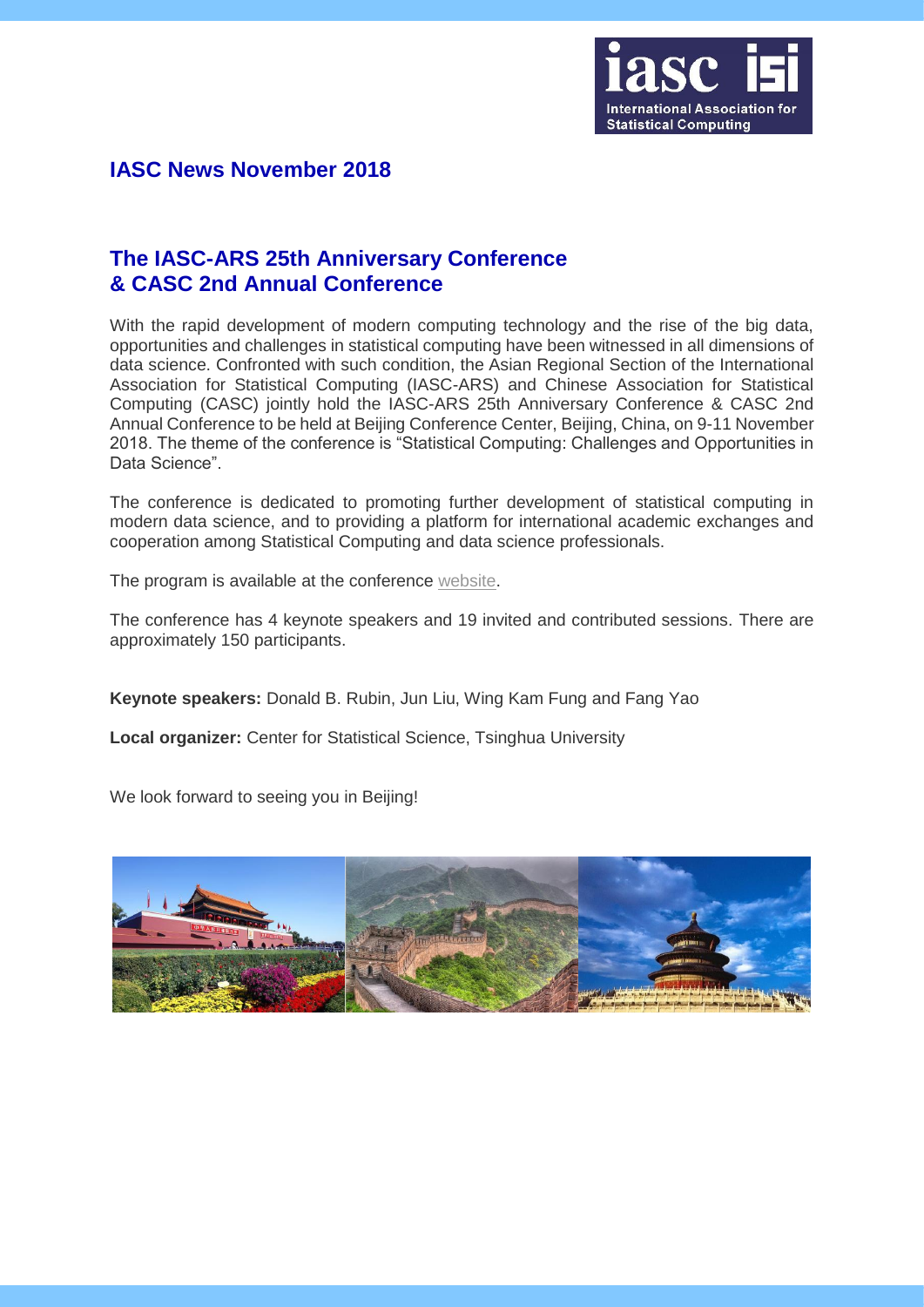#### **IASC-ARS: Distinguished Service Awards**

To celebrate the 25th Anniversary of IASC-ARS, it was agreed to establish the Distinguished Service Award in recognition and with sincere appreciation for the dedicated effort and outstanding service to the IASC-ARS. IASC-ARS is pleased to announce that the recipients of the first Distinguished Service Award are Professor Jae Chang Lee and Professor Yutaka Tanaka.





**Jae Chang Lee Yutaka Tanaka**

The Distinguished Service Award Presentation Ceremony will take place during the conference dinner of the joint meeting of the IASC-ARS 25th Anniversary Conference & CASC 2nd Annual Conference on 10 November 2018.

Warmest congratulations to Professor Jae Chang Lee and Professor Yutaka Tanaka.

## **LARS-IASC School on Computational Statistics and Data Science**

#### **Statistics of extremes: Modeling, inferences, and applications**

The Latin American Regional Section (LARS) of the International Association for Statistical Computing (IASC) will organize its first "LARS-IASC School on Computational Statistics and Data Science" in Salvador, Brazil, from 15-17 November 2018, under the topic "Statistics of extremes: Modeling, inferences, and applications". The main purpose of the LARS-IASC School is to spread the knowledge base and advances in Statistical Computing in Latin American countries and to increase the quality and quantity of researchers in the field. The "LARS-IASC School on Computational Statistics and Data Science" will be a satellite event of the 1st Conference on Statistics and Data Science, that will also be held in Salvador, Brazil, from 12-14 November 2018.

The LARS-IASC School on Extreme Value Theory will feature the lecturers Miguel de Carvalho (University of Edinburgh, Scotland, UK), Manuele Leonelli (University of Glasgow, Scotland, UK) and Dani Gamerman (Federal University of Rio de Janeiro, Brazil).

More information about the program and registration for the LARS-IASC School on Computational Statistics and Data Science can be found [here.](http://www.csds.ime.ufba.br/LARS.html)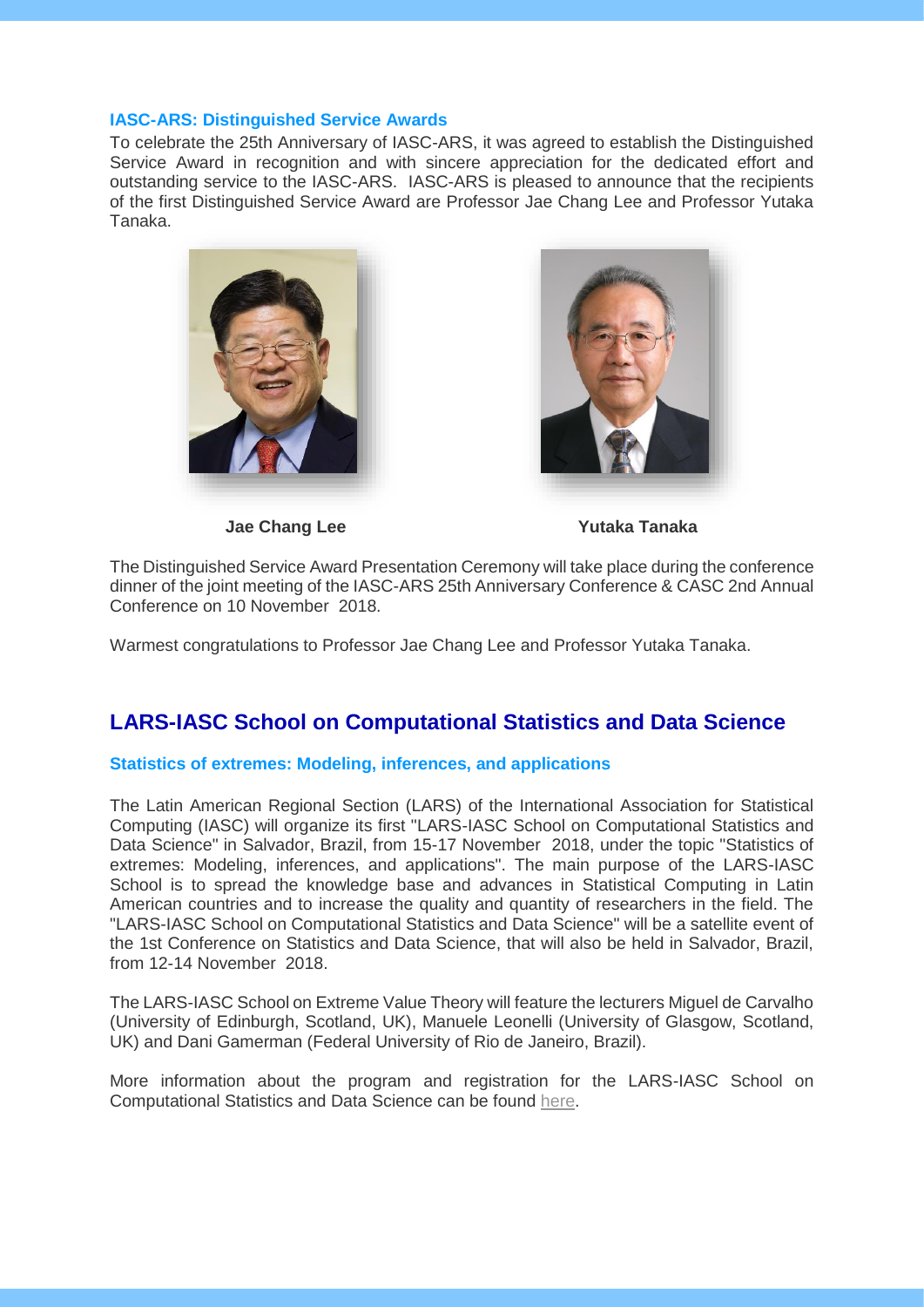# **Final CRoNoS Spring Course**

The final CRoNoS Spring Course will take place at the Poseidonia Beach Hotel, Limassol, Cyprus, 14-16 April 2019. The aim of this training course is to put together several tutorials on topics related to robust statistics, computational statistics and the treatment of nonstandard data. The course is sponsored by COST and IASC-ERS. Eligible PhD students and Early Career Investigators can apply for grants. More details can



be found at [http://cmstatistics.org/CRONOSMDA2019/cronosmdacourse.php.](http://cmstatistics.org/CRONOSMDA2019/cronosmdacourse.php)



## **Fourth Latin American Conference on Statistical Computing**

### **Guayaquil, Ecuador, 28-31 May 2019**

The Fourth Latin American Conference on Statistical Computing (LACSC 2019) will be held in Guayaquil, Ecuador, from 28-31 May 2019. This international conference, will be held together with the International Conference on Robust Statistics (ICORS 2019), which is the most important event in Robust Statistics. Its aim is to gather researchers interested in statistical computing in Latin America and from other parts of the world, and is the official conference of the Latin American Regional Section of the International Association for Statistical Computing (LARS-IASC). More details about the LACSC 2019 will be available soon.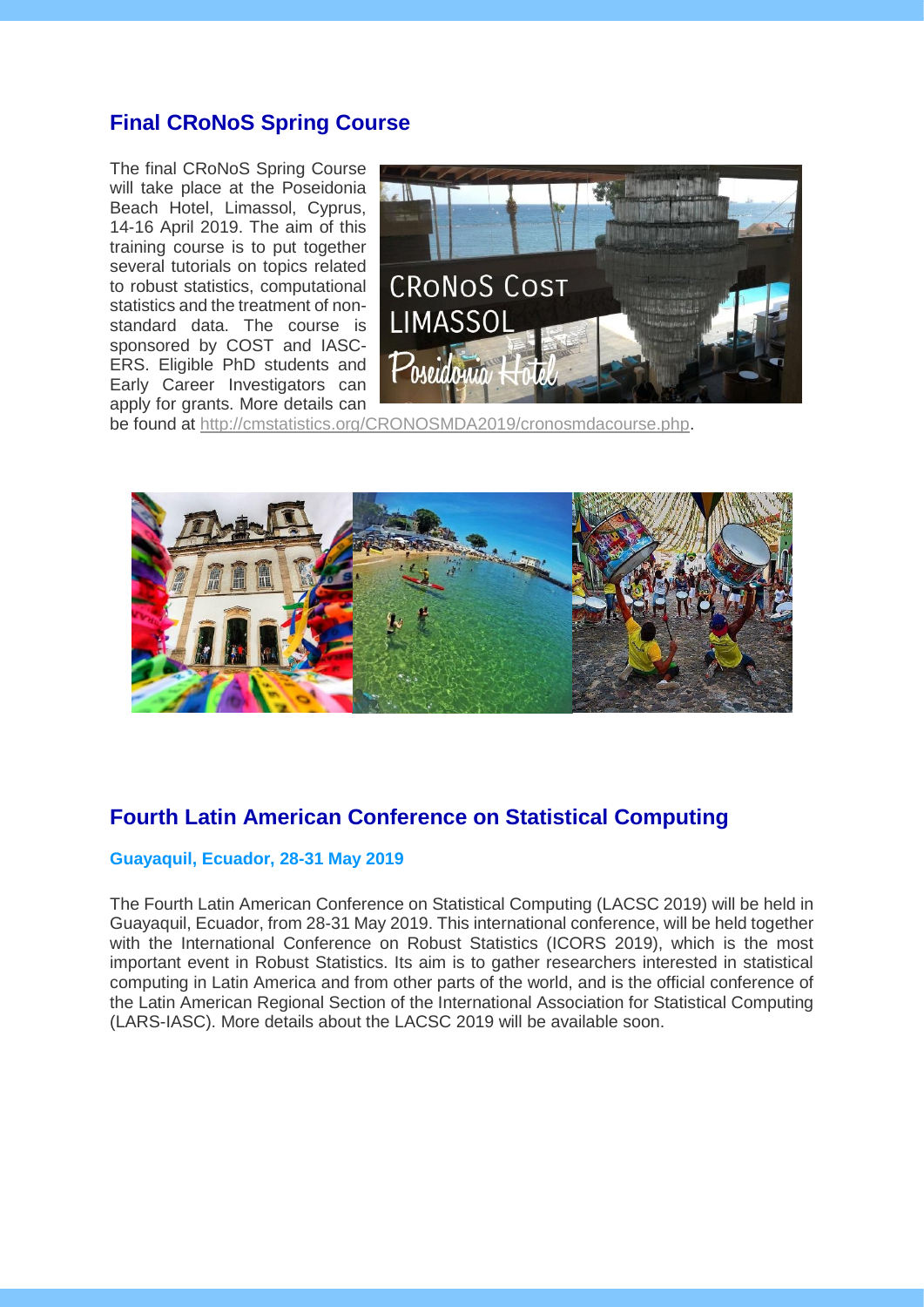## **The IASC-ARS 2019 Conference**

We have set up a [website](http://www.saasweb.hku.hk/conference/iasc-ars2019/) for the IASC-ARS 2019 to be held at the University of Hong Kong on 2-5 December 2019 and a poster for the conference. We look forward to seeing you in Hong Kong to attend the IASC-ARS 2019 conference and to experience the fusion of Chinese and Western cultures and beauty of Hong Kong!



# **Cluster Benchmarking Challenge Call Neutral Benchmarking Studies of Clustering**

The Cluster Benchmarking Task Force of the International Federation of Classification Societies (IFCS) is calling for neutral benchmarking studies in cluster analysis. This call is part of a challenge connected with the 2019 IFCS conference in Thessaloniki, Greece, on 26-29 August.



To achieve a cumulative building of knowledge on clustering and classification, careful attention to benchmarking (performance comparison of methods) is very important. New methods of data pre-processing, new data-analytic techniques, and new methods of output post-processing, should be extensively and carefully compared with existing alternatives, and existing methods should be part of neutral comparison studies. Benchmarking studies can frequently been found in supervised learning, but are less common in unsupervised learning.

The Task Force has written a white paper (for a preprint, see: [arxiv.org\)](https://arxiv.org/abs/1809.10496) that addresses the theoretical and conceptual underpinnings of benchmarking in cluster analysis, and some practicalities for performing sound benchmarking studies. The Task Force is now calling for individuals to contribute neutral benchmarking studies on cluster analysis as part of a challenge.

#### **Rules for submission:**

- Contributions for the challenge must be e-mailed to Iven. Van Mechelen @kuleuven.be.
- A contribution should comprise a report on a benchmarking study in the context of cluster analysis. This report should have a length of between 5 and 15 pages, including text, tables, figures and references; other materials can be submitted as separate files.
- The benchmarking study may compare methods of data pre-processing, clustering (potentially but not necessarily including the estimation of cluster parameters such as the number of clusters), and/or output post-processing, and may use empirical or simulated data.
- Contributors should have a neutral point of view with respect to the methods studied in the contribution. This means that they should not be an author or co-author of one or more of the studied method(s). It is also expected that the contributors do not have a personal interest to promote any of the involved methods in particular.
- The deadline for submissions is March 15, 2019, 12:00 pm CET.